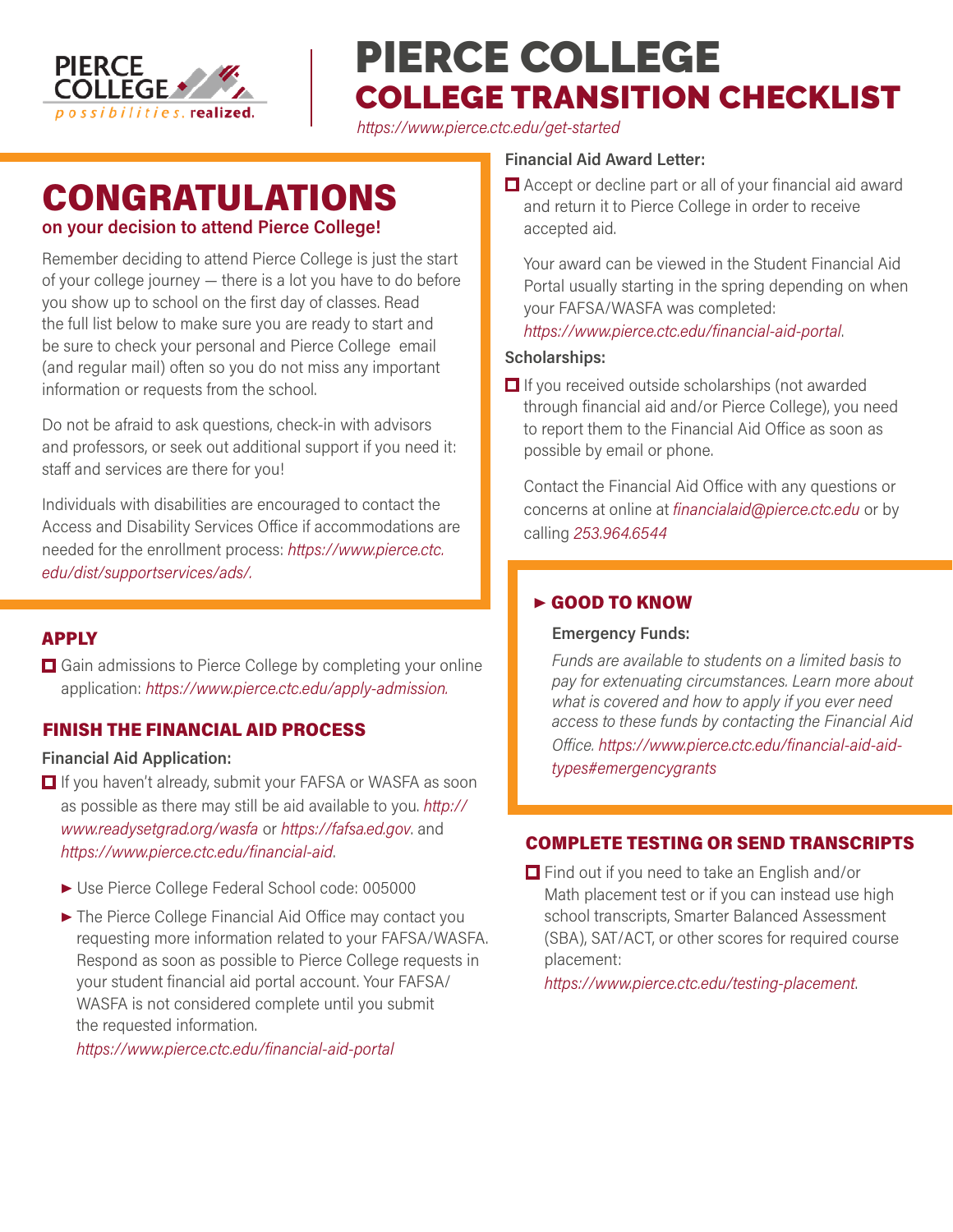#### COMPLETE TESTING OR SEND TRANSCRIPTS (CONT'D)

#### **If You Don't Need To Take A Placement Exam:**

- $\Box$  Submit eligible test scores or transcripts to the Testing Center at either campus for review (Testing Center Fort Steilacoom: Cascade Bldg-Room 302 and Testing Center Puyallup: Gaspard Bldg-Room 107). Scores and transcripts can be unofficial for placement purposes. *<https://www.pierce.ctc.edu/testing-placement#highschool>*
	- ▶ SBA score reports must include your name, scaled scores, and recommended level of placement. You can use your SBA scores for placement within a year of your high school graduation.
	- ▶ Ask your high school counselor for help getting scores or transcripts if needed.

#### **If You Need To Take A Placement Exam:**

- $\Box$  Complete the Accuplacer exam at the Testing Center at any Pierce College Campus. Testing is available on a drop-in basis (no appointment needed). *<https://www.pierce.ctc.edu/testing-placement#assessment>*
	- ▶ Steilacoom Testing Schedule: *<https://www.pierce.ctc.edu/testing-schedule-fs>*
	- ▶ Puyallup Testing Schedule: *<https://www.pierce.ctc.edu/testing-schedule-py>*
	- $\blacktriangleright$  Pierce College applicants can take the placement tests up to two times for free.
	- ▶ Bring your photo ID on the day of your test.

Contact the Testing Center with any questions or concerns: Fort Steilacoom at 253-964-6521; Puyallup at 253-840-8343

#### COMPLETE REQUIRED NEW STUDENT ADVISING

**□** Attend a required New Student Orientation and Advising program appointment, where you will meet with an advisor who can help you choose your classes, chart your education or career path, and assist you through the registration process

#### *<https://www.pierce.ctc.edu/nso>*

▶ After you are accepted to Pierce College, you will receive a welcome email that will include instructions for completing a series of 7 new student informational modules, which end with an intake form. Once you have completed those modules and intake form, you will be contacted by Pierce College to set up your advising appointment.

## REGISTER FOR CLASSES

- $\Box$  Once you've attended your new student advising appointment and received your registration access code (RAC), you are ready to register online at your assigned time using Student Online Services. You also can register in person at either campus (Cascade Bldg - Fort Steilacoom; Gaspard Building — Puyallup).
	- ▶ Registration dates are posted on the Academic Calendar: *<https://www.pierce.ctc.edu/calendar/academic>*
	- ▶ Access online registration (myPierce) at: *<https://my.pierce.ctc.edu>*

#### FIND HOUSING

- $\Box$  If you need housing near campus, you may want to consider applying to live in the new Center for Global Scholars housing complex for local and international students. *<https://www.pierce.ctc.edu/ie-housing>*
	- ▶ Other than the Center for Global Scholars, Pierce College does not offer campus housing assignments to students.

### FIGURE OUT TRANSPORTATION

 $\Box$  The fee for general student parking is included in your tuition and fees (there is no additional cost). Parking permits are required for general parking and may be obtained at the Campus Safety Office on either campus.

*<https://www.pierce.ctc.edu/safety-parking>*

**Pierce College campuses are served by Pierce Transit bus** routes if you will be getting to campus by bus. *[https://]( https://www.pierce.ctc.edu/about/maps/) [www.pierce.ctc.edu/about/maps/]( https://www.pierce.ctc.edu/about/maps/)*

## GET YOUR TEXTBOOKS & MATERIALS

- **Look up the textbooks you need for class by visiting:** *<http://www.pierce.ctc.edu/dist/bookstore/>*. Purchase your books from the Pierce College bookstore or online. You can purchase your books used or rent them, which is usually cheaper than buying new.
- Pierce College has free computer labs on campus (*[https://](https://www.pierce.ctc.edu/computer-labs) [www.pierce.ctc.edu/computer-labs](https://www.pierce.ctc.edu/computer-labs)*). Consider your options and study habits before purchasing new equipment like a laptop.
	- $\blacktriangleright$  Each student has \$10 per quarter for printing in their PaperCut printing account (part of your tuition and fees). You can add additional money to your printing account at campus libraries (cash only) or at either campus' Cashier (with credit or debit card). Learn more at: *[https://www.pierce.ctc.edu/](https://www.pierce.ctc.edu/computer-labs-printing)library-printing*